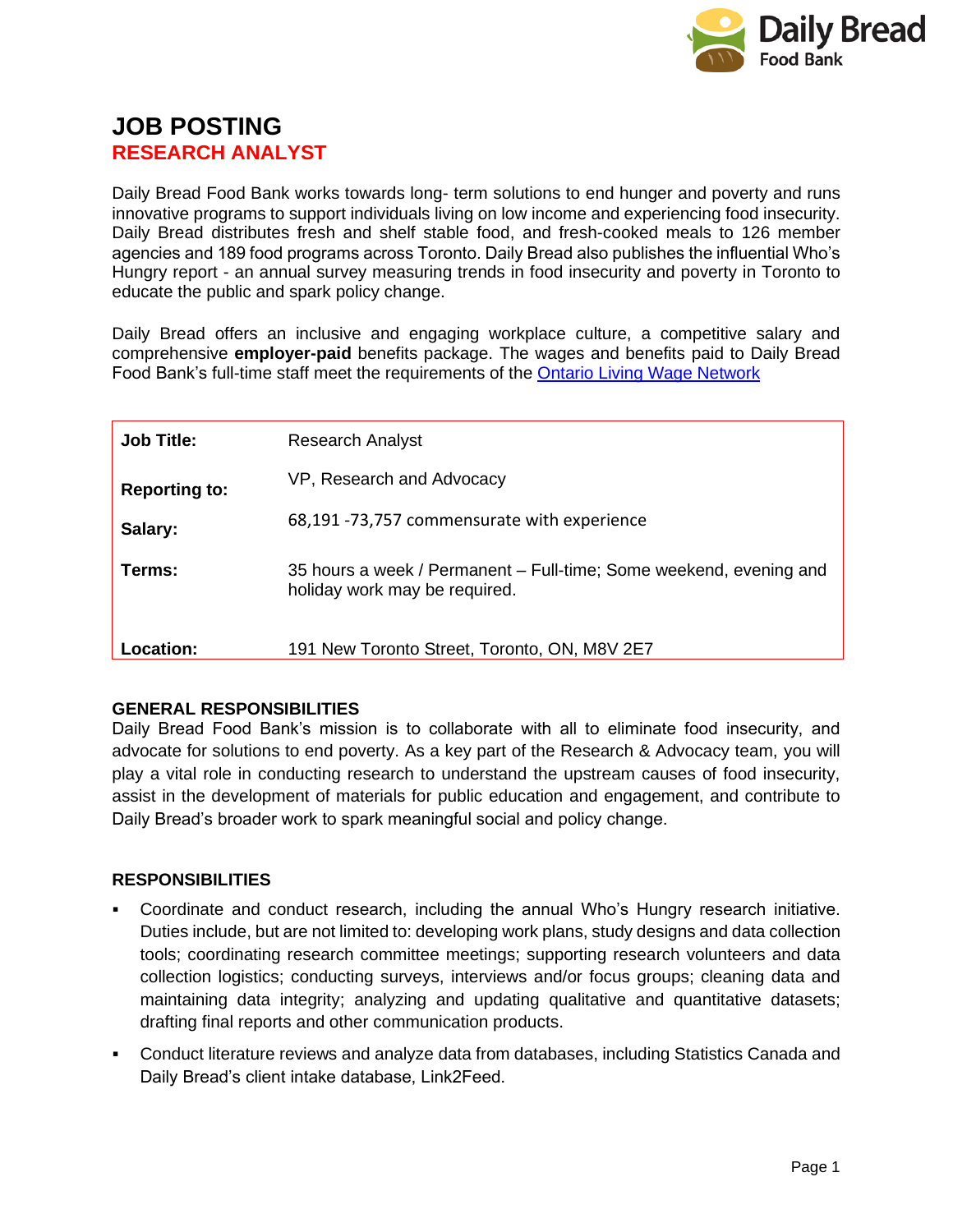- Research, analyze and develop options and recommendations on topics relating to poverty reduction and access to food.
- Maintain and support awareness of government activities, including, but not limited to, proposed legislation, election platforms, and public consultations.
- Support the development of knowledge translation products to educate the public, organizational partners, and/or government officials on key issues relating to poverty and food insecurity. Support the development of advocacy campaigns and materials to engage Daily Bread stakeholders and the public on policy issues. Support government relations initiatives, including preparing materials for meetings with government officials.
- Act as a representative of Daily Bread at meetings with external stakeholders, including but not limited to community partners, government staff, and elected representatives.
- Contribute to writing grants to secure funding for departmental initiatives.
- **EXE** Assist other Daily Bread departments with conducting research, as needed.
- Gather and package data to share with external partners, media, and the public.

The responsibilities here in represent the primary components of this role. However, the Research Analyst may be required to perform other tasks that may not be listed but are consistent with the general intent of this role.

#### **INTERNAL/EXTERNAL RELATIONSHIPS**

You will interact internally with Daily Bread staff on a regular basis, and volunteers, member agencies, and individual clients on a per project basis. Externally, contact is with a variety of people in academia, government, and other organizations as necessary.

## **EDUCATION/EXPERIENCE (OR EQUIVALENT)**

- Post-secondary degree (graduate level preferred) or professional experience equivalency in applied research and policy analysis.
- **•** Demonstrated ability to design and execute research projects that adhere to research best practices.
- Demonstrated proficiency in SPSS or equivalent statistical program.
- Experience in managing projects from inception to completion including developing timelines, sequencing tasks and identifying and mitigating risks.
- Ability to translate research findings into plain language products for multiple audiences.
- **Experience working with large datasets is a strong asset.**
- Experience working in a community-based research setting is an asset.
- Experience working with a volunteer workforce is an asset.